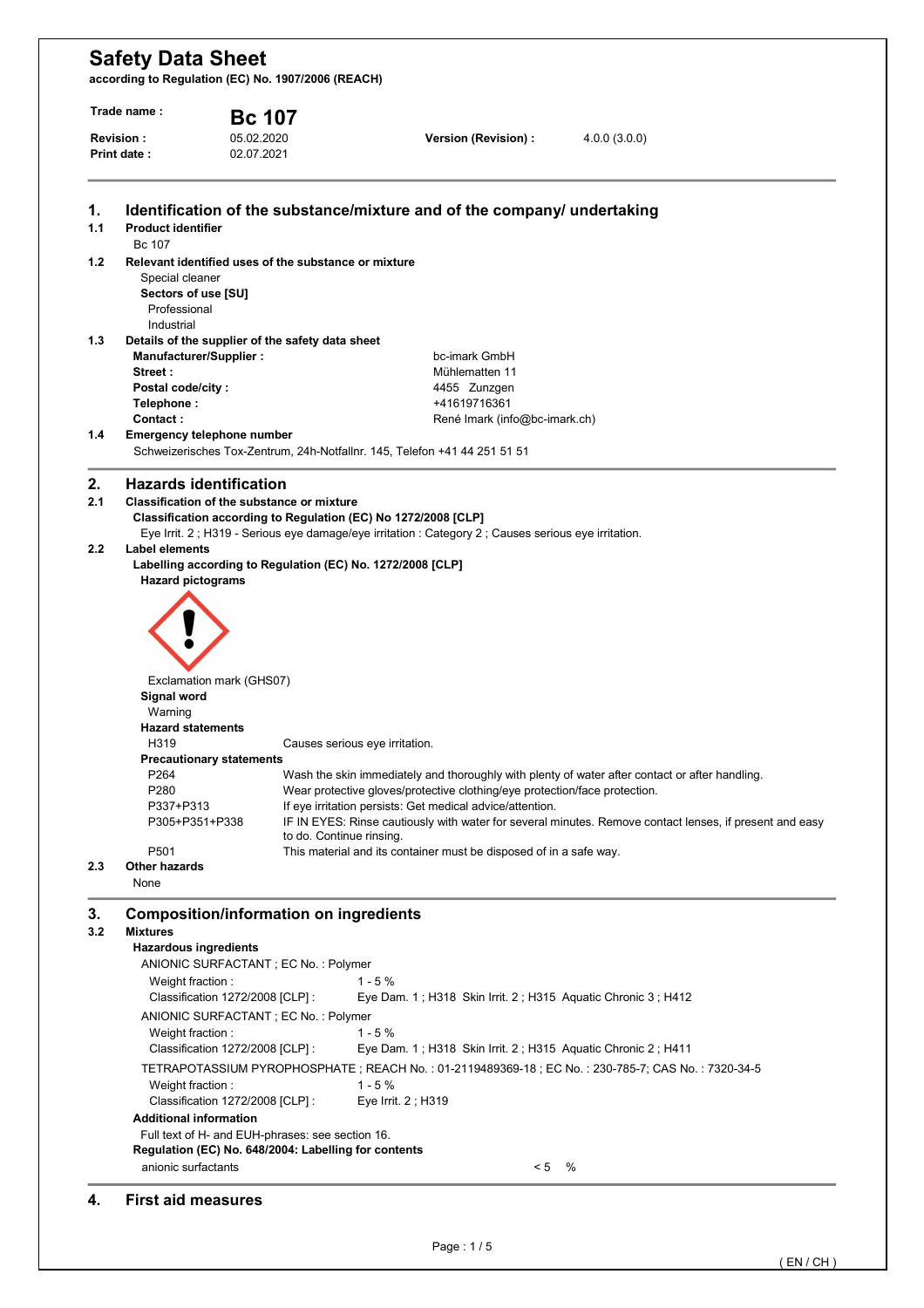**according to Regulation (EC) No. 1907/2006 (REACH)** 

| Trade name:<br>Revision:<br>Print date: |                                                                                                                                                                                                                                                                                                                                                       | <b>Bc 107</b>                                                                                                                                                                                                                                  |                                                                               |                                                                                                                                             |  |  |  |
|-----------------------------------------|-------------------------------------------------------------------------------------------------------------------------------------------------------------------------------------------------------------------------------------------------------------------------------------------------------------------------------------------------------|------------------------------------------------------------------------------------------------------------------------------------------------------------------------------------------------------------------------------------------------|-------------------------------------------------------------------------------|---------------------------------------------------------------------------------------------------------------------------------------------|--|--|--|
|                                         |                                                                                                                                                                                                                                                                                                                                                       | 05.02.2020<br>02.07.2021                                                                                                                                                                                                                       | Version (Revision) :                                                          | 4.0.0(3.0.0)                                                                                                                                |  |  |  |
| 4.1                                     | <b>General information</b><br><b>Following inhalation</b><br>Provide fresh air.                                                                                                                                                                                                                                                                       | Description of first aid measures<br>When in doubt or if symptoms are observed, get medical advice.                                                                                                                                            |                                                                               |                                                                                                                                             |  |  |  |
|                                         | In case of skin contact<br>After eye contact                                                                                                                                                                                                                                                                                                          | Wash with plenty of water.<br>immediately. Flush with plenty of water (10-15 min.).                                                                                                                                                            |                                                                               | After contact with the eyes, rinse with water with the eyelids open for a sufficient length of time, then consult an ophthalmologist        |  |  |  |
| 4.2                                     | <b>After ingestion</b>                                                                                                                                                                                                                                                                                                                                | (only if the person is conscious) and obtain immediate medical attention.<br>Most important symptoms and effects, both acute and delayed                                                                                                       |                                                                               | Call a physician immediately. Keep at rest. Do NOT induce vomiting. If accidentally swallowed rinse the mouth with plenty of water          |  |  |  |
| 4.3                                     | No information available.<br>Indication of any immediate medical attention and special treatment needed<br>None                                                                                                                                                                                                                                       |                                                                                                                                                                                                                                                |                                                                               |                                                                                                                                             |  |  |  |
| 5.                                      |                                                                                                                                                                                                                                                                                                                                                       | <b>Firefighting measures</b><br>Co-ordinate fire-fighting measures to the fire surroundings.                                                                                                                                                   |                                                                               |                                                                                                                                             |  |  |  |
| 5.1                                     | <b>Extinguishing media</b>                                                                                                                                                                                                                                                                                                                            | Suitable extinguishing media                                                                                                                                                                                                                   | Carbon dioxide (CO2) Water mist Foam Dry extinguishing powder Water spray jet |                                                                                                                                             |  |  |  |
| 5.2                                     |                                                                                                                                                                                                                                                                                                                                                       | Special hazards arising from the substance or mixture<br>Not combustible under normal conditions.                                                                                                                                              |                                                                               |                                                                                                                                             |  |  |  |
| 5.3                                     |                                                                                                                                                                                                                                                                                                                                                       | <b>Advice for firefighters</b><br>Special protective equipment for firefighters<br>In case of fire: Wear self-contained breathing apparatus.                                                                                                   |                                                                               |                                                                                                                                             |  |  |  |
| 5.4                                     | <b>Additional information</b>                                                                                                                                                                                                                                                                                                                         | Do not allow run-off from fire-fighting to enter drains or water courses.                                                                                                                                                                      |                                                                               |                                                                                                                                             |  |  |  |
| 6.                                      |                                                                                                                                                                                                                                                                                                                                                       | Accidental release measures                                                                                                                                                                                                                    |                                                                               |                                                                                                                                             |  |  |  |
| 6.1                                     |                                                                                                                                                                                                                                                                                                                                                       | Personal precautions, protective equipment and emergency procedures<br>See protective measures under point 7 and 8.                                                                                                                            |                                                                               |                                                                                                                                             |  |  |  |
| 6.2                                     |                                                                                                                                                                                                                                                                                                                                                       | <b>Environmental precautions</b><br>Do not allow to enter into surface water or drains, user solution (dilution) see also point 12.7. In case of gas escape or of entry into<br>waterways, soil or drains, inform the responsible authorities. |                                                                               |                                                                                                                                             |  |  |  |
| 6.3                                     | For cleaning up                                                                                                                                                                                                                                                                                                                                       | Methods and material for containment and cleaning up                                                                                                                                                                                           |                                                                               | Soak up inert absorbent and dispose as waste requiring special attention. Prevent spread over a wide area (e.g. by containment or oil       |  |  |  |
| 6.4                                     | barriers).<br>None                                                                                                                                                                                                                                                                                                                                    | Reference to other sections                                                                                                                                                                                                                    |                                                                               |                                                                                                                                             |  |  |  |
| 7.                                      |                                                                                                                                                                                                                                                                                                                                                       | <b>Handling and storage</b>                                                                                                                                                                                                                    |                                                                               |                                                                                                                                             |  |  |  |
| 7.1                                     |                                                                                                                                                                                                                                                                                                                                                       | Precautions for safe handling<br>Normal precautions taken when handling chemicals should be observed.                                                                                                                                          |                                                                               | Avoid contact with eyes. When using do not eat, drink, smoke, sniff. To follow: Other regulations, restrictions and prohibition regulations |  |  |  |
| 7.2                                     |                                                                                                                                                                                                                                                                                                                                                       | Conditions for safe storage, including any incompatibilities<br>Requirements for storage rooms and vessels                                                                                                                                     |                                                                               |                                                                                                                                             |  |  |  |
|                                         | Keep/Store only in original container. Notice the directions for use on the label. Keep container tightly closed. Storage temperature: 5 -<br>30 °C. Always close containers tightly after the removal of product. Ensure adequate ventilation of the storage area. Store in<br>accordance with local official regulations.<br>Hints on joint storage |                                                                                                                                                                                                                                                |                                                                               |                                                                                                                                             |  |  |  |
|                                         |                                                                                                                                                                                                                                                                                                                                                       | Storage class (Switzerland): 10/12<br>Storage class (TRGS 510): 12                                                                                                                                                                             |                                                                               |                                                                                                                                             |  |  |  |
|                                         |                                                                                                                                                                                                                                                                                                                                                       | Do not store together with<br>No special measures are necessary.                                                                                                                                                                               |                                                                               |                                                                                                                                             |  |  |  |
|                                         |                                                                                                                                                                                                                                                                                                                                                       | Further information on storage conditions<br>Shelf life from production: 2.5 years                                                                                                                                                             |                                                                               |                                                                                                                                             |  |  |  |
| 7.3                                     | Specific end use(s)                                                                                                                                                                                                                                                                                                                                   |                                                                                                                                                                                                                                                |                                                                               |                                                                                                                                             |  |  |  |

### None

### **8. Exposure controls/personal protection**

By law, the employer is obliged to carry out a risk assessment and to define suitable measures appropriate to the risk. If the threshold limit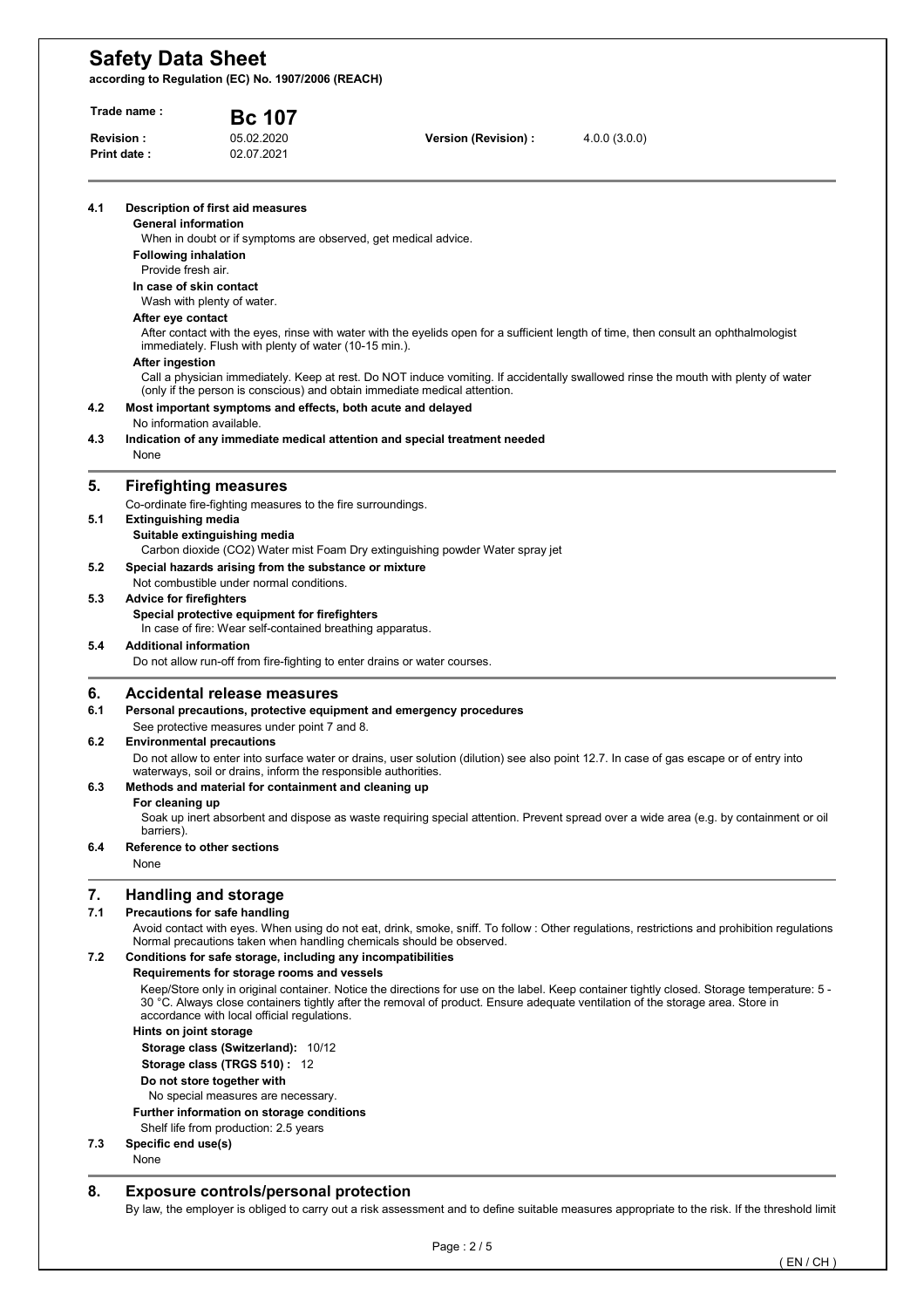**according to Regulation (EC) No. 1907/2006 (REACH)** 

| Trade name:<br><b>Bc 107</b> |                                                                                                                              |                                                                                                                                                                                                         |                                   |                      |                     |                                                                                                                                                                                                                                                                                                                                                                                                                                                                                                                                                                                                                                                                                                                                                                                                                              |  |  |
|------------------------------|------------------------------------------------------------------------------------------------------------------------------|---------------------------------------------------------------------------------------------------------------------------------------------------------------------------------------------------------|-----------------------------------|----------------------|---------------------|------------------------------------------------------------------------------------------------------------------------------------------------------------------------------------------------------------------------------------------------------------------------------------------------------------------------------------------------------------------------------------------------------------------------------------------------------------------------------------------------------------------------------------------------------------------------------------------------------------------------------------------------------------------------------------------------------------------------------------------------------------------------------------------------------------------------------|--|--|
|                              | <b>Revision:</b><br><b>Print date:</b>                                                                                       | 05.02.2020<br>02.07.2021                                                                                                                                                                                |                                   | Version (Revision) : | 4.0.0(3.0.0)        |                                                                                                                                                                                                                                                                                                                                                                                                                                                                                                                                                                                                                                                                                                                                                                                                                              |  |  |
| 8.1                          | be relaxed according to the risk.<br><b>Control parameters</b>                                                               |                                                                                                                                                                                                         |                                   |                      |                     | in Section 8.1 as defined by the authorities is exceeded, all the protective measures listed in Section 8.2 must be applied and regular<br>measurements must be made in order to ensure compliance with the official threshold limits. The described measures must be applied in<br>every situation in which a risk cannot be excluded. If the assessment shows a low risk for endangering the employees, the measures can                                                                                                                                                                                                                                                                                                                                                                                                   |  |  |
|                              | None                                                                                                                         |                                                                                                                                                                                                         |                                   |                      |                     |                                                                                                                                                                                                                                                                                                                                                                                                                                                                                                                                                                                                                                                                                                                                                                                                                              |  |  |
| 8.2                          | <b>Exposure controls</b><br>Personal protection equipment<br>Wash hands before breaks and after work.<br>Eye/face protection |                                                                                                                                                                                                         |                                   |                      |                     |                                                                                                                                                                                                                                                                                                                                                                                                                                                                                                                                                                                                                                                                                                                                                                                                                              |  |  |
|                              | Use safety glasses or face protection to EN 166.                                                                             |                                                                                                                                                                                                         |                                   |                      |                     |                                                                                                                                                                                                                                                                                                                                                                                                                                                                                                                                                                                                                                                                                                                                                                                                                              |  |  |
|                              | <b>Skin protection</b><br><b>Hand protection</b>                                                                             |                                                                                                                                                                                                         |                                   |                      |                     |                                                                                                                                                                                                                                                                                                                                                                                                                                                                                                                                                                                                                                                                                                                                                                                                                              |  |  |
|                              | <b>Body protection</b><br><b>Respiratory protection</b>                                                                      | at least rinsed off under a running tap.<br>Wear suitable protective clothing to EN 14605, EN 20344, EN 20345: protective clothing and boots.<br>EN 143, EN 14387. None, if handled according to order. |                                   |                      |                     | Suitable chemical resistant protective gloves according to ISO EN 374-1:2016: Type A or B, Permeation resistance (penetration<br>resistance): 30 minutes. Material: Nitrile. thickness >= 0.38 mm. Glove recommendation: Sol-Vex 37-675 (Type A, thickness 0.38<br>mm, test chemicals used: J,K,L,O,P,T) or Sol-Vex 37-185 (Type A, thickness 0.56 mm, test chemicals used: A,G,J,K,L,P,T) This<br>information is based on the manufacturer's specifications. It should be noted that the daily service life of a chemical protective glove<br>in practice (due to many influencing factors such as e.g. heat) may be shorter than the permeation time determined according to EN<br>374. The service life of a glove can be considerably prolonged, if it is regularly washed with soap and water after work is finished or |  |  |
| 9.<br>9.1                    | Appearance<br><b>Physical state: Liquid</b><br><b>Odour: odourless</b>                                                       | <b>Physical and chemical properties</b><br>Information on basic physical and chemical properties<br>Colour : light yellow (batch-related color differences possible)                                    |                                   |                      |                     |                                                                                                                                                                                                                                                                                                                                                                                                                                                                                                                                                                                                                                                                                                                                                                                                                              |  |  |
|                              | <b>Safety characteristics</b>                                                                                                |                                                                                                                                                                                                         |                                   |                      |                     |                                                                                                                                                                                                                                                                                                                                                                                                                                                                                                                                                                                                                                                                                                                                                                                                                              |  |  |
|                              | range :                                                                                                                      | Initial boiling point and boiling                                                                                                                                                                       | (1013 hPa)                        |                      | not applicable      |                                                                                                                                                                                                                                                                                                                                                                                                                                                                                                                                                                                                                                                                                                                                                                                                                              |  |  |
|                              | Flash point:                                                                                                                 |                                                                                                                                                                                                         |                                   |                      | not applicable      |                                                                                                                                                                                                                                                                                                                                                                                                                                                                                                                                                                                                                                                                                                                                                                                                                              |  |  |
|                              | Vapour pressure :                                                                                                            |                                                                                                                                                                                                         | (50 °C)<br>(20 °C)                |                      | not applicable<br>1 | q/cm <sup>3</sup>                                                                                                                                                                                                                                                                                                                                                                                                                                                                                                                                                                                                                                                                                                                                                                                                            |  |  |
|                              | Density :<br>Solvent separation test :                                                                                       |                                                                                                                                                                                                         | (20 °C)                           |                      | not applicable      |                                                                                                                                                                                                                                                                                                                                                                                                                                                                                                                                                                                                                                                                                                                                                                                                                              |  |  |
|                              | Solubility in water:                                                                                                         |                                                                                                                                                                                                         |                                   |                      | well water-solubly  |                                                                                                                                                                                                                                                                                                                                                                                                                                                                                                                                                                                                                                                                                                                                                                                                                              |  |  |
|                              | pH value :                                                                                                                   |                                                                                                                                                                                                         | (20 °C / 5 g/l)                   |                      |                     |                                                                                                                                                                                                                                                                                                                                                                                                                                                                                                                                                                                                                                                                                                                                                                                                                              |  |  |
|                              | Viscosity;<br>Viscosity:                                                                                                     |                                                                                                                                                                                                         | (5 °C )<br>(20 °C)                | approx.<br>approx.   | 1828<br>1616        | mPa*s<br>mPa*s                                                                                                                                                                                                                                                                                                                                                                                                                                                                                                                                                                                                                                                                                                                                                                                                               |  |  |
| 9.2                          | <b>Other information</b>                                                                                                     |                                                                                                                                                                                                         |                                   |                      |                     |                                                                                                                                                                                                                                                                                                                                                                                                                                                                                                                                                                                                                                                                                                                                                                                                                              |  |  |
|                              | None                                                                                                                         |                                                                                                                                                                                                         |                                   |                      |                     |                                                                                                                                                                                                                                                                                                                                                                                                                                                                                                                                                                                                                                                                                                                                                                                                                              |  |  |
| 10.<br>10.1                  | <b>Stability and reactivity</b><br>Reactivity                                                                                |                                                                                                                                                                                                         |                                   |                      |                     |                                                                                                                                                                                                                                                                                                                                                                                                                                                                                                                                                                                                                                                                                                                                                                                                                              |  |  |
| 10.2                         | No information available.<br><b>Chemical stability</b><br>No information available.                                          |                                                                                                                                                                                                         |                                   |                      |                     |                                                                                                                                                                                                                                                                                                                                                                                                                                                                                                                                                                                                                                                                                                                                                                                                                              |  |  |
| 10.3                         | No information available.                                                                                                    | Possibility of hazardous reactions                                                                                                                                                                      |                                   |                      |                     |                                                                                                                                                                                                                                                                                                                                                                                                                                                                                                                                                                                                                                                                                                                                                                                                                              |  |  |
| 10.4                         | <b>Conditions to avoid</b>                                                                                                   |                                                                                                                                                                                                         |                                   |                      |                     |                                                                                                                                                                                                                                                                                                                                                                                                                                                                                                                                                                                                                                                                                                                                                                                                                              |  |  |
| 10.5                         | Incompatible materials<br>No information available.                                                                          | Stable under recommended storage and handling conditions (See section 7).                                                                                                                               |                                   |                      |                     |                                                                                                                                                                                                                                                                                                                                                                                                                                                                                                                                                                                                                                                                                                                                                                                                                              |  |  |
| 10.6                         | None known.                                                                                                                  | Hazardous decomposition products                                                                                                                                                                        |                                   |                      |                     |                                                                                                                                                                                                                                                                                                                                                                                                                                                                                                                                                                                                                                                                                                                                                                                                                              |  |  |
| 11.<br>11.1                  | <b>Acute toxicity</b><br>Acute oral toxicity<br>Parameter:<br>Exposure route :                                               | <b>Toxicological information</b><br>Information on hazard classes as defined in Regulation (EC) No 1272/2008                                                                                            | LD50 (ANIONIC SURFACTANT)<br>Oral |                      |                     |                                                                                                                                                                                                                                                                                                                                                                                                                                                                                                                                                                                                                                                                                                                                                                                                                              |  |  |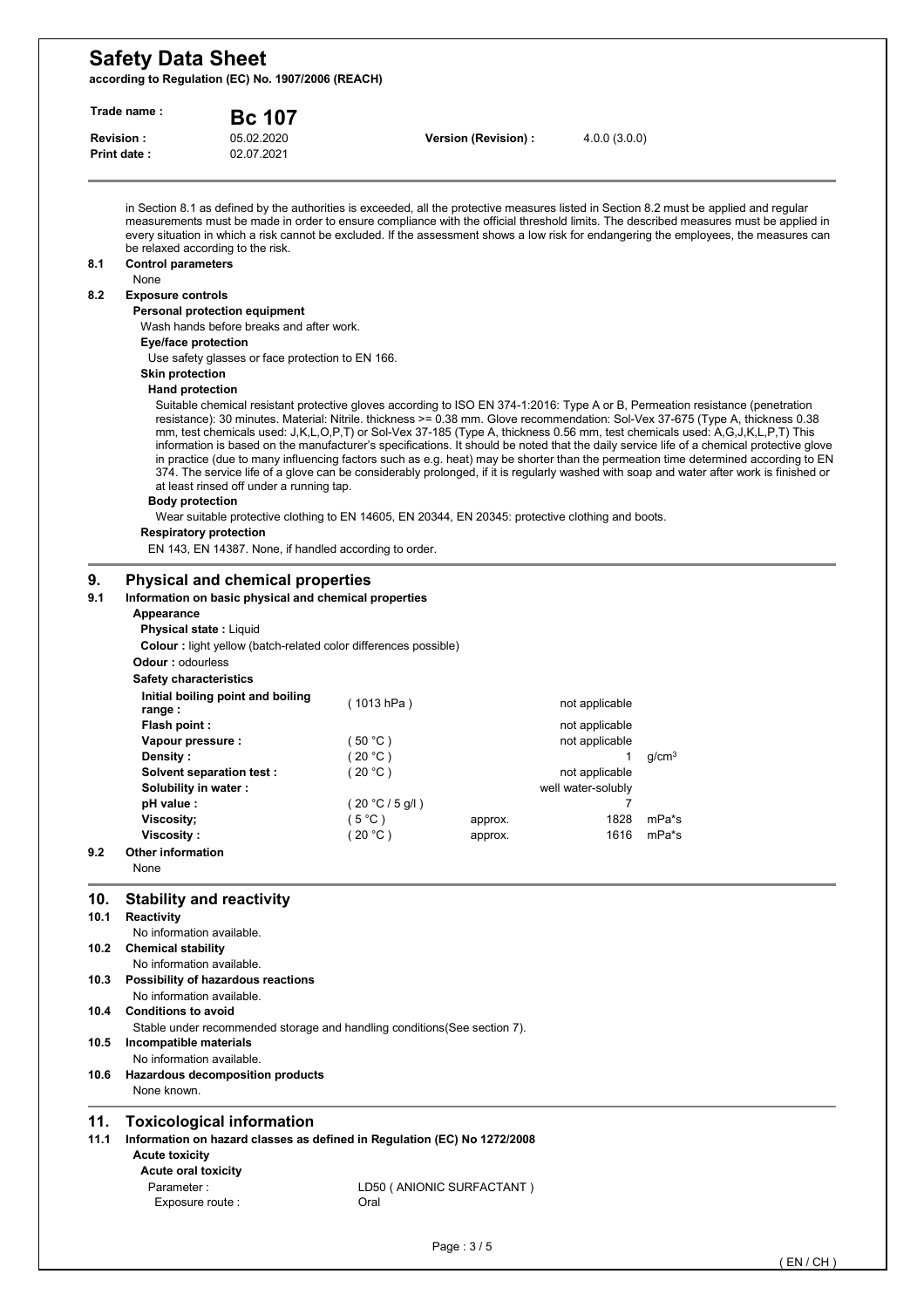**according to Regulation (EC) No. 1907/2006 (REACH)** 

| Trade name: |                                                                                                                                                                          | <b>Bc 107</b>            |                                                                                                 |                                                                                                                                                                                                                                                                                                                                                                                                                |  |  |
|-------------|--------------------------------------------------------------------------------------------------------------------------------------------------------------------------|--------------------------|-------------------------------------------------------------------------------------------------|----------------------------------------------------------------------------------------------------------------------------------------------------------------------------------------------------------------------------------------------------------------------------------------------------------------------------------------------------------------------------------------------------------------|--|--|
|             | <b>Revision:</b><br>Print date:                                                                                                                                          | 05.02.2020<br>02.07.2021 | Version (Revision) :                                                                            | 4.0.0(3.0.0)                                                                                                                                                                                                                                                                                                                                                                                                   |  |  |
|             | Species:                                                                                                                                                                 |                          | Rat                                                                                             |                                                                                                                                                                                                                                                                                                                                                                                                                |  |  |
|             | Effective dose:                                                                                                                                                          |                          | 2870 mg/kg                                                                                      |                                                                                                                                                                                                                                                                                                                                                                                                                |  |  |
|             | Method :                                                                                                                                                                 |                          | OECD 401                                                                                        |                                                                                                                                                                                                                                                                                                                                                                                                                |  |  |
|             | Acute dermal toxicity                                                                                                                                                    |                          |                                                                                                 |                                                                                                                                                                                                                                                                                                                                                                                                                |  |  |
|             | Parameter:                                                                                                                                                               |                          | LD50 (ANIONIC SURFACTANT)                                                                       |                                                                                                                                                                                                                                                                                                                                                                                                                |  |  |
|             | Exposure route :                                                                                                                                                         |                          | Dermal                                                                                          |                                                                                                                                                                                                                                                                                                                                                                                                                |  |  |
|             | Species:                                                                                                                                                                 |                          | Rat                                                                                             |                                                                                                                                                                                                                                                                                                                                                                                                                |  |  |
| 11.2        | Effective dose:<br>Information on other hazards                                                                                                                          |                          | > 2000 mg/kg                                                                                    |                                                                                                                                                                                                                                                                                                                                                                                                                |  |  |
|             | Other adverse effects                                                                                                                                                    |                          |                                                                                                 |                                                                                                                                                                                                                                                                                                                                                                                                                |  |  |
|             |                                                                                                                                                                          |                          | according to the calculation method of the Preparations Directive (1999/45/EC).                 | According to our experience no damage to health has appeared even in case of long lasting contact. The classification was carried out                                                                                                                                                                                                                                                                          |  |  |
| 12.         | <b>Ecological information</b>                                                                                                                                            |                          |                                                                                                 |                                                                                                                                                                                                                                                                                                                                                                                                                |  |  |
| 12.1        | <b>Toxicity</b>                                                                                                                                                          |                          |                                                                                                 |                                                                                                                                                                                                                                                                                                                                                                                                                |  |  |
|             | <b>Aquatic toxicity</b>                                                                                                                                                  |                          |                                                                                                 |                                                                                                                                                                                                                                                                                                                                                                                                                |  |  |
|             | Acute (short-term) fish toxicity<br>Parameter:                                                                                                                           |                          | LC50 (ANIONIC SURFACTANT)                                                                       |                                                                                                                                                                                                                                                                                                                                                                                                                |  |  |
|             | Species:                                                                                                                                                                 |                          | Acute (short-term) fish toxicity                                                                |                                                                                                                                                                                                                                                                                                                                                                                                                |  |  |
|             | Effective dose :                                                                                                                                                         |                          | $7.1$ mg/l                                                                                      |                                                                                                                                                                                                                                                                                                                                                                                                                |  |  |
|             | Exposure time :                                                                                                                                                          |                          | 96 h                                                                                            |                                                                                                                                                                                                                                                                                                                                                                                                                |  |  |
|             | Acute (short-term) toxicity to crustacea                                                                                                                                 |                          |                                                                                                 |                                                                                                                                                                                                                                                                                                                                                                                                                |  |  |
|             | Parameter:                                                                                                                                                               |                          | EC50 (ANIONIC SURFACTANT)                                                                       |                                                                                                                                                                                                                                                                                                                                                                                                                |  |  |
|             | Species :                                                                                                                                                                |                          | Acute (short-term) toxicity to crustacea                                                        |                                                                                                                                                                                                                                                                                                                                                                                                                |  |  |
|             | Effective dose:                                                                                                                                                          |                          | $7.4$ mg/l                                                                                      |                                                                                                                                                                                                                                                                                                                                                                                                                |  |  |
|             | Exposure time :                                                                                                                                                          |                          | 48 h                                                                                            |                                                                                                                                                                                                                                                                                                                                                                                                                |  |  |
|             |                                                                                                                                                                          |                          | Acute (short-term) toxicity to aquatic algae and cyanobacteria                                  |                                                                                                                                                                                                                                                                                                                                                                                                                |  |  |
|             | Parameter:                                                                                                                                                               |                          | EC50 (ANIONIC SURFACTANT)                                                                       |                                                                                                                                                                                                                                                                                                                                                                                                                |  |  |
|             | Species:                                                                                                                                                                 |                          | Acute (short-term) toxicity to aquatic algae and cyanobacteria                                  |                                                                                                                                                                                                                                                                                                                                                                                                                |  |  |
|             | Effective dose:                                                                                                                                                          |                          | 27.7 mg/l                                                                                       |                                                                                                                                                                                                                                                                                                                                                                                                                |  |  |
|             | Exposure time :                                                                                                                                                          |                          | 72 h                                                                                            |                                                                                                                                                                                                                                                                                                                                                                                                                |  |  |
| 12.2        | Persistence and degradability                                                                                                                                            |                          |                                                                                                 |                                                                                                                                                                                                                                                                                                                                                                                                                |  |  |
|             | <b>Biodegradation</b><br>Parameter:                                                                                                                                      |                          | Biodegradation ( ANIONIC SURFACTANT )                                                           |                                                                                                                                                                                                                                                                                                                                                                                                                |  |  |
|             |                                                                                                                                                                          |                          | Degree of elimination                                                                           |                                                                                                                                                                                                                                                                                                                                                                                                                |  |  |
|             | Value                                                                                                                                                                    |                          | 77 - 79 %                                                                                       |                                                                                                                                                                                                                                                                                                                                                                                                                |  |  |
|             | Period:                                                                                                                                                                  |                          | 28 D                                                                                            |                                                                                                                                                                                                                                                                                                                                                                                                                |  |  |
|             | Evaluation :                                                                                                                                                             |                          | Readily biodegradable (according to OECD criteria).                                             |                                                                                                                                                                                                                                                                                                                                                                                                                |  |  |
|             | Method:                                                                                                                                                                  |                          | OECD 301D                                                                                       |                                                                                                                                                                                                                                                                                                                                                                                                                |  |  |
|             | available to them at their direct request.                                                                                                                               |                          |                                                                                                 | Regulation on Detergents (EC) No 648/2004, respectively Chemical Risk Reduction Regulation 814.81 (ChemRRV): The surfactant(s)<br>contained in this preparation complies (comply) with the biodegradability criteria as laid down in Regulation (EC) No. 648/2004 on<br>detergents. Data to support this assertion are held at the disposal of the competent authorities of the Member States and will be made |  |  |
| 12.3        | <b>Bioaccumulative potential</b>                                                                                                                                         |                          |                                                                                                 |                                                                                                                                                                                                                                                                                                                                                                                                                |  |  |
|             | No information available.                                                                                                                                                |                          |                                                                                                 |                                                                                                                                                                                                                                                                                                                                                                                                                |  |  |
| 12.4        | <b>Mobility in soil</b>                                                                                                                                                  |                          |                                                                                                 |                                                                                                                                                                                                                                                                                                                                                                                                                |  |  |
|             | No information available.                                                                                                                                                |                          |                                                                                                 |                                                                                                                                                                                                                                                                                                                                                                                                                |  |  |
| 12.5        | <b>Results of PBT and vPvB assessment</b>                                                                                                                                |                          |                                                                                                 |                                                                                                                                                                                                                                                                                                                                                                                                                |  |  |
|             |                                                                                                                                                                          |                          | The substances in the mixture do not meet the PBT/vPvB criteria according to REACH, annex XIII. |                                                                                                                                                                                                                                                                                                                                                                                                                |  |  |
| 12.6        | <b>Endocrine disrupting properties</b>                                                                                                                                   |                          |                                                                                                 |                                                                                                                                                                                                                                                                                                                                                                                                                |  |  |
|             | No information available.                                                                                                                                                |                          |                                                                                                 |                                                                                                                                                                                                                                                                                                                                                                                                                |  |  |
| 12.7        | Other adverse effects                                                                                                                                                    |                          |                                                                                                 |                                                                                                                                                                                                                                                                                                                                                                                                                |  |  |
|             | No information available.                                                                                                                                                |                          |                                                                                                 |                                                                                                                                                                                                                                                                                                                                                                                                                |  |  |
| 12.8        | Additional ecotoxicological information<br>The sewage liberated during use can be emptied into drains after separation of the solid material part and without preceeding |                          |                                                                                                 |                                                                                                                                                                                                                                                                                                                                                                                                                |  |  |
|             | neutralization.                                                                                                                                                          |                          |                                                                                                 |                                                                                                                                                                                                                                                                                                                                                                                                                |  |  |
|             |                                                                                                                                                                          |                          |                                                                                                 |                                                                                                                                                                                                                                                                                                                                                                                                                |  |  |
| 13.         | <b>Disposal considerations</b>                                                                                                                                           |                          |                                                                                                 |                                                                                                                                                                                                                                                                                                                                                                                                                |  |  |
| 13.1        | <b>Waste treatment methods</b>                                                                                                                                           |                          |                                                                                                 |                                                                                                                                                                                                                                                                                                                                                                                                                |  |  |
|             | Directive 2008/98/EC (Waste Framework Directive)                                                                                                                         |                          |                                                                                                 |                                                                                                                                                                                                                                                                                                                                                                                                                |  |  |
|             | Non-contaminated packages may be recycled.                                                                                                                               |                          |                                                                                                 |                                                                                                                                                                                                                                                                                                                                                                                                                |  |  |
|             | After intended use                                                                                                                                                       |                          |                                                                                                 |                                                                                                                                                                                                                                                                                                                                                                                                                |  |  |
|             |                                                                                                                                                                          |                          | Waste codes/waste designations according to EWC/AVV                                             |                                                                                                                                                                                                                                                                                                                                                                                                                |  |  |
|             |                                                                                                                                                                          |                          |                                                                                                 | EU: Waste code (2008/98/EG): 20 01 30 // CH: Waste code (VeVA, SR 814.610): 20 01 30 // AT: Waste code (ONORM S 2100):                                                                                                                                                                                                                                                                                         |  |  |
|             | 59402 Cleaning agent residues                                                                                                                                            |                          |                                                                                                 |                                                                                                                                                                                                                                                                                                                                                                                                                |  |  |
|             |                                                                                                                                                                          |                          |                                                                                                 |                                                                                                                                                                                                                                                                                                                                                                                                                |  |  |